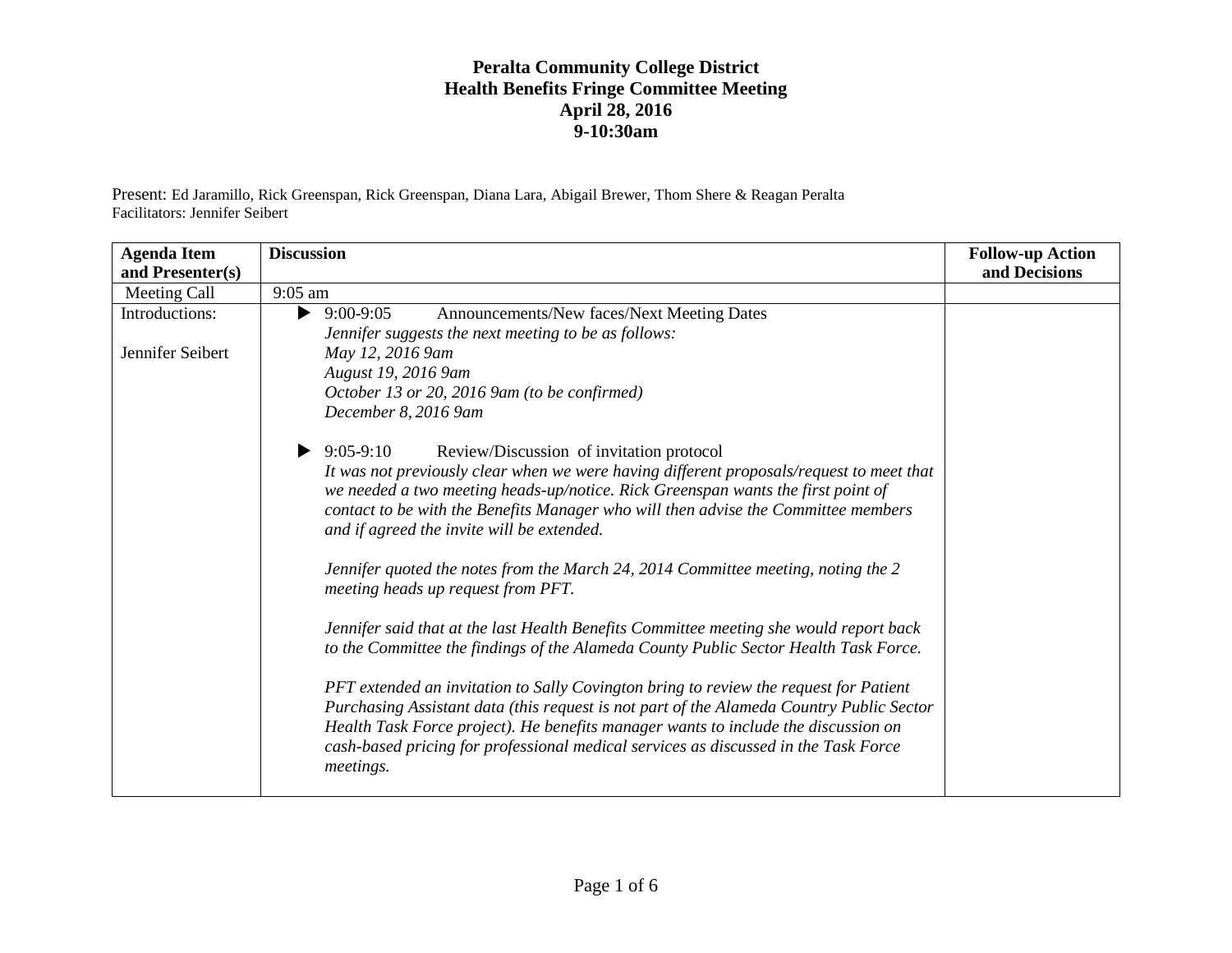|                                                                            | Regarding the 2-meeting heads-up request from Rick Greenspan he states that somehow<br>the meeting notes were wrong. Jennifer then asked Rick if the recording was wrong also.<br>Rick Greenspan then replied he would like to hear the recording. Rick explained that his<br>issue was a company inviting faculty out to dinner and telling them how great they were<br>without the committee being involved in the decision to invite them in. Rick Greenspan<br>said that he was the one to say that we need to tell the Company that we need to know<br>two meeting in advance before having them approved to come out to a meeting. No<br>concensus was reached further discussion deferred given the presence of a guest at<br>today's meeting. Rick also stated that he is bringing the RFI forward to the Committee<br>as suggested by VC Largent in a prior discussion separate from the Health Benefits<br>Committee.<br>Report on Alameda County Public Health Task Force<br>$9:10-9:30$                                                                                                                                    |  |
|----------------------------------------------------------------------------|----------------------------------------------------------------------------------------------------------------------------------------------------------------------------------------------------------------------------------------------------------------------------------------------------------------------------------------------------------------------------------------------------------------------------------------------------------------------------------------------------------------------------------------------------------------------------------------------------------------------------------------------------------------------------------------------------------------------------------------------------------------------------------------------------------------------------------------------------------------------------------------------------------------------------------------------------------------------------------------------------------------------------------------------------------------------------------------------------------------------------------------|--|
| Jennifer Seibert<br><b>Sally Covington</b><br>Rick Greenspan<br>Thom Shere | Report from PCCD Representative, Jennifer Seibert<br>Jennifer introduced Sally Covington and explained that at the last Benefits Committee<br>meeting, while it was not voted on, it was mentioned that Sally would be coming to a<br>future Committee meeting.<br>To put the ACPHTF in a context, December 2015 she received and email from SEIU<br>(included in PowerPoint) asking if Peralta would be attending or were invited to attend<br>the Alameda County Public Health Task Force meetings. Jennifer pointed out that she<br>has been attending the meetings since February 2016 and a snapshot of the agenda can<br>be found on page 5 of the PowerPoint. She explained that two of the most important<br>drivers that were announced in February were the<br>1. number of providers in the area and how there may be a shortage which drives<br>cost and<br>2. the Real Estate and Overhead that also drives costs with the rent and<br>retrofitting of buildings as the secondary driving cost.<br>At the ACPHTF meetings there have been discussions about coordinating and combining<br><i>public purchasing power.</i> |  |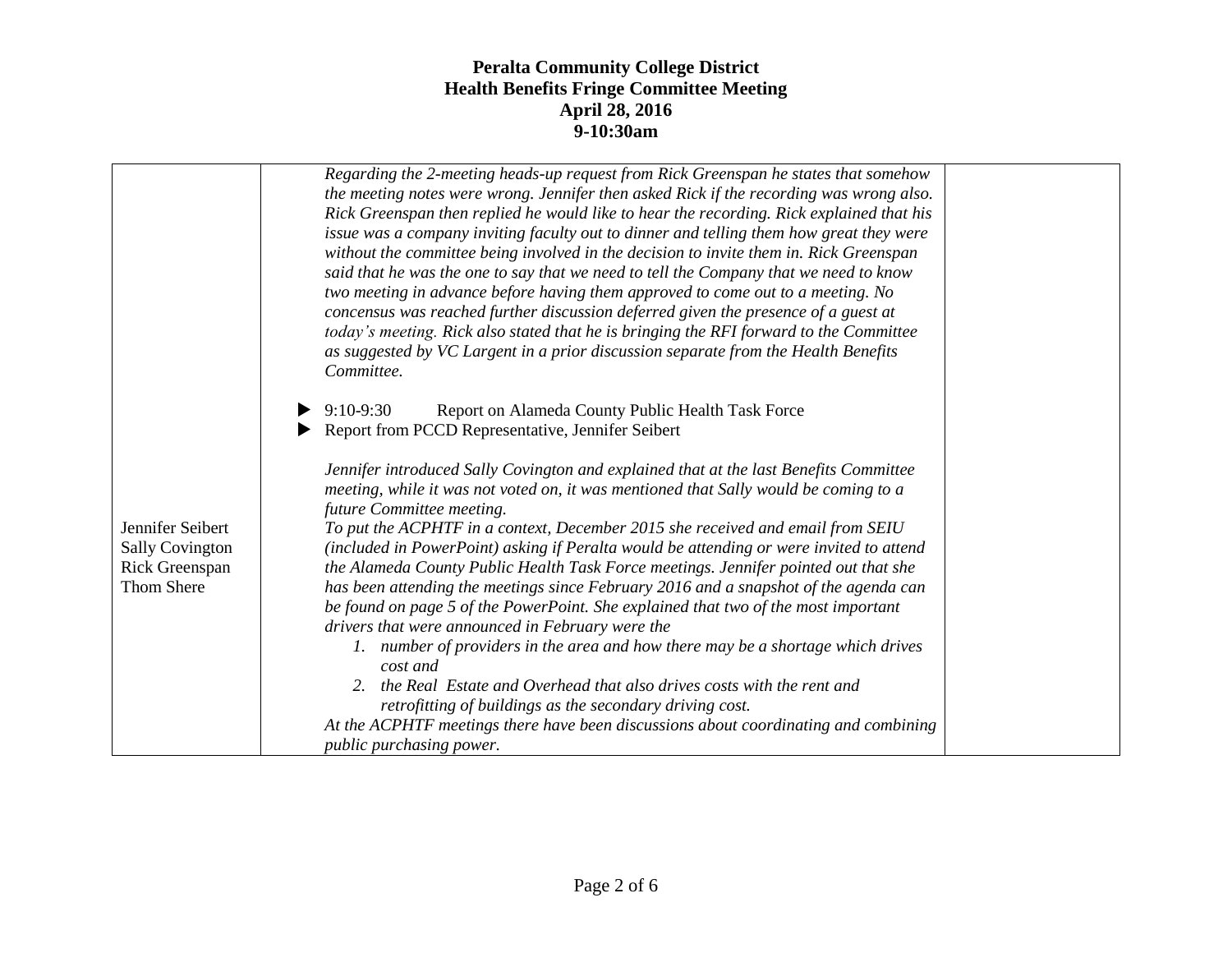| The speakers and discussions have included a review of self-funding models among<br>employers and Medicare fees schedules, pricing and provider claims, establishing direct<br>payment of claims and forming relationship with health care providers.                                                                                                                                                                                                                                                                                                                                                                                                                                                                                                                                                                                                                                                                                                                                |  |
|--------------------------------------------------------------------------------------------------------------------------------------------------------------------------------------------------------------------------------------------------------------------------------------------------------------------------------------------------------------------------------------------------------------------------------------------------------------------------------------------------------------------------------------------------------------------------------------------------------------------------------------------------------------------------------------------------------------------------------------------------------------------------------------------------------------------------------------------------------------------------------------------------------------------------------------------------------------------------------------|--|
| Introduction of Sally Covington Report also available on the Benefits homepage next to<br>the presentation                                                                                                                                                                                                                                                                                                                                                                                                                                                                                                                                                                                                                                                                                                                                                                                                                                                                           |  |
| Fee-based models/Patient Purchasing Assistant, Sally Covington                                                                                                                                                                                                                                                                                                                                                                                                                                                                                                                                                                                                                                                                                                                                                                                                                                                                                                                       |  |
| Sally's presentation can be found on the Benefits Office webpage next to the Benefits Office<br>presentation.                                                                                                                                                                                                                                                                                                                                                                                                                                                                                                                                                                                                                                                                                                                                                                                                                                                                        |  |
| Sally explains that the objective and chief goal of the task force is to reduce the Employers health<br>benefits cost without increasing patient cost. We also want to increase price transparency in the<br>healthcare system and increase competition to help lower costs through quality care giving<br>patients more provider choices. This will reduce the enormous administrative cost in our<br>managed healthcare delivery system that we ultimately end up paying for. Today we will focus<br>on competitive cash price bidding from my handout/presentation and how it may be beneficial<br>for Peralta to implement this through the collaborative process.<br>Jennifer asked to whom will be collaborating with and Sally said that she thinks that Labor and<br>Management would need to discuss this strategy. Jennifer wanted her to clarify that the<br>collaboration would not be with the task force but with us (Labor and Management). Sally<br>responded, "Yes" |  |
| Sally pointed out that she only works for Unions, their Employers and Self-Funded health plans.<br>She does not work for suppliers of healthcare services and they operate as a public charity.<br>Jennifer then asked how the non-profit is funded. Sally said that when Unions ask them for<br>assistance they will work with them on a retainer basics.                                                                                                                                                                                                                                                                                                                                                                                                                                                                                                                                                                                                                           |  |
|                                                                                                                                                                                                                                                                                                                                                                                                                                                                                                                                                                                                                                                                                                                                                                                                                                                                                                                                                                                      |  |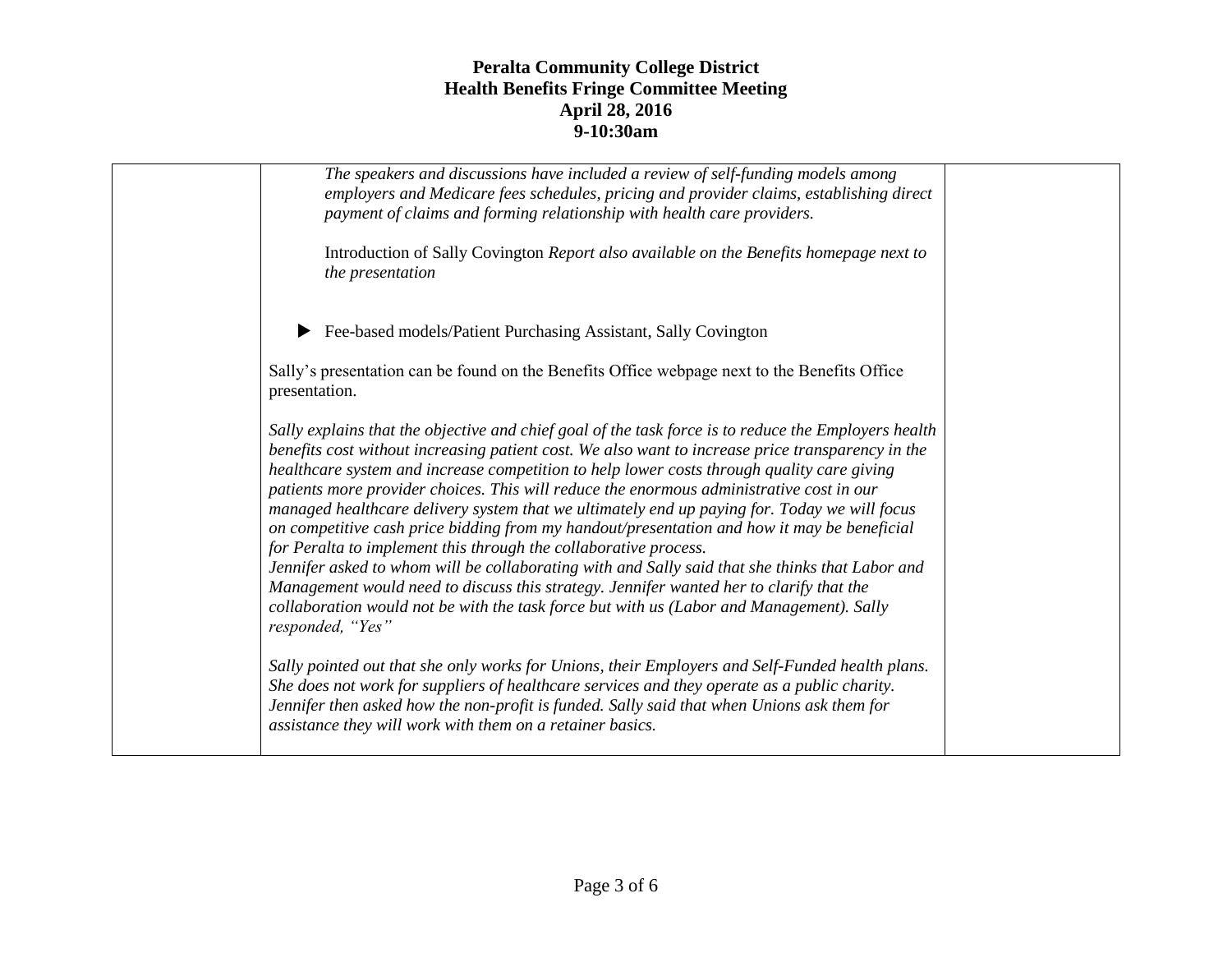| When Sally was going over the "Prices Under Managed Care Model" in her presentation<br>Jennifer wanted clarification on the price variation populations and Sally explained that the<br>figures were Global.                                                                                                                                                                                                                                                                                                                                                                                                                                                                                                                                                                                                                                                                                                                                                                                                                                                                                               |  |
|------------------------------------------------------------------------------------------------------------------------------------------------------------------------------------------------------------------------------------------------------------------------------------------------------------------------------------------------------------------------------------------------------------------------------------------------------------------------------------------------------------------------------------------------------------------------------------------------------------------------------------------------------------------------------------------------------------------------------------------------------------------------------------------------------------------------------------------------------------------------------------------------------------------------------------------------------------------------------------------------------------------------------------------------------------------------------------------------------------|--|
| Rick Greenspan wanted to know what percentage was involuntary verses voluntary claims<br>expenses because nobody ever breaks it down like that. Sally then said that she hope she can do<br>that. Jennifer wanted to know if she was going to break that down today and Sally replied yes.                                                                                                                                                                                                                                                                                                                                                                                                                                                                                                                                                                                                                                                                                                                                                                                                                 |  |
| During Sally's explanation of the bidding process for cash pricing Rick wanted to know how<br>much does the middle person get paid and Sally said they have found that there are two service<br>vendors that do this work and each have a different model. We were asked to investigate one<br>vendor and then they learn of another vendor and started to investigate them also. The first<br>vendor charges 25% of the savings to the health plan. Rick gave an example of if the cost was<br>\$1500 and the cash price was \$500 then the vendor would be paid \$250 which represents $25\%$ of<br>the \$1000 savings. Sally and Rick agreed that it would be \$250. The other vendor charges a fee<br>per employee. Jennifer wanted Sally to clarify that this fee is paid per employee whether or not<br>the employee uses service and Sally said yes. Rick pointed out that the chart only shows the<br>saving and the cash price but does not show the additional 25% cost of the services rendered<br>during the bidding process and Sally agreed and explained that the chart is the gross price. |  |
| Sally proceeded with the PFT's request to get a claims historical file with 12-24 months claims<br>activity and have them analyzed to see the true cost savings that could have been realized. Sally<br>said a 24 month history would be better. This will allow us to produce a pilot for specific to<br>Peralta for a competitive pricing market.                                                                                                                                                                                                                                                                                                                                                                                                                                                                                                                                                                                                                                                                                                                                                        |  |
| Rick wanted to know from Alliant if Peralta would be able to produce the claims information that<br>would be needed to do the analysis. Thom Shere from Alliant said that if directed by the College<br>they would. He would need to see a written request and ensure privacy because there can be lots<br>of issues involved with releasing data. Rick said that Peralta, Alliant and Sally need to figure this<br>out and by the next meeting come to the Committee with what was decided. Jennifer accepted<br>that recommendation. Sally suggested looking at the claims in May 2016 and Jennifer said that                                                                                                                                                                                                                                                                                                                                                                                                                                                                                            |  |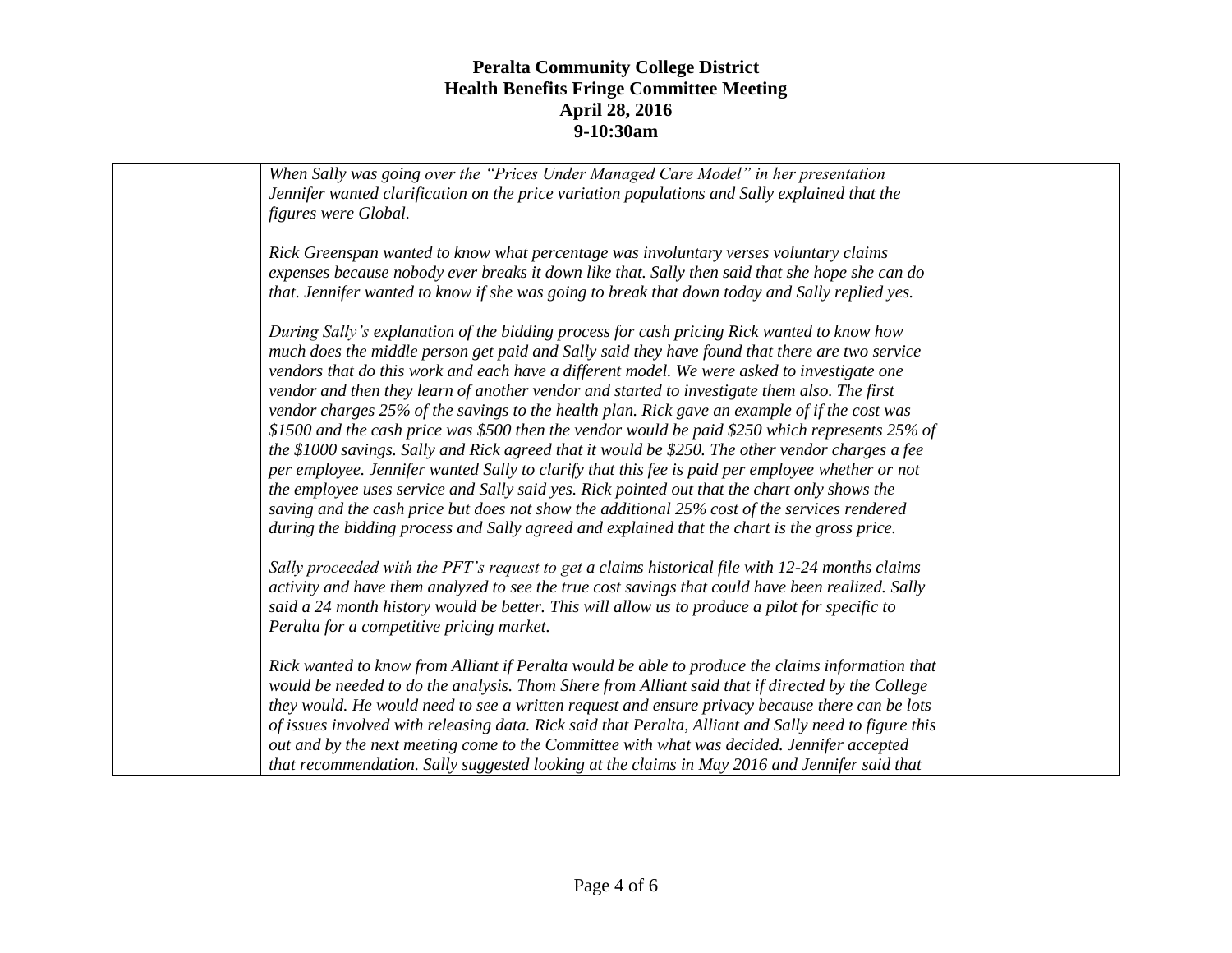|                                                                                       | August 2016 would probably be a better time to look at this process. Sally said that she can bring<br>an example of the claims analysis to the next meeting that another entity developed.                                                                                                                                                                                                                                                                                                                                                                                                         |  |
|---------------------------------------------------------------------------------------|----------------------------------------------------------------------------------------------------------------------------------------------------------------------------------------------------------------------------------------------------------------------------------------------------------------------------------------------------------------------------------------------------------------------------------------------------------------------------------------------------------------------------------------------------------------------------------------------------|--|
| <b>Open Enrollment</b><br><b>Communications</b><br>Jennifer Seibert<br>Reagan Peralta | <b>Open Enrollment</b><br>$9:30 - 10:00$<br>▶<br><b>Open Enrollment Video</b><br><b>Communications &amp; Timelines</b><br>Peralta Website Landing page, updated weekly<br>4/14: Postcard Distribution home mailing to all week of 4/14<br>Open Enrollment Announcement mailing to all(active, retired, ss<br>4/21:<br><i>cobras</i> )<br>$5/4/85$ :<br><b>Benefits Fairs at multiple locations &amp; Invited Guests</b><br><b>Resources</b><br><b>Ben IQ-how to navigate</b><br><b>Benefit Bridge-how to make changes</b><br>٠<br>Guide-to be available on landing page and on Benefit Bridge<br>٠ |  |
| Final questions                                                                       | None                                                                                                                                                                                                                                                                                                                                                                                                                                                                                                                                                                                               |  |
| Agenda Items for<br><b>Next Meetings</b>                                              | <b>Claims Analysis</b>                                                                                                                                                                                                                                                                                                                                                                                                                                                                                                                                                                             |  |
| Adjournment:                                                                          | 10:25am                                                                                                                                                                                                                                                                                                                                                                                                                                                                                                                                                                                            |  |
| Next meetings:                                                                        | Jennifer suggests the next meeting to be as follows:                                                                                                                                                                                                                                                                                                                                                                                                                                                                                                                                               |  |